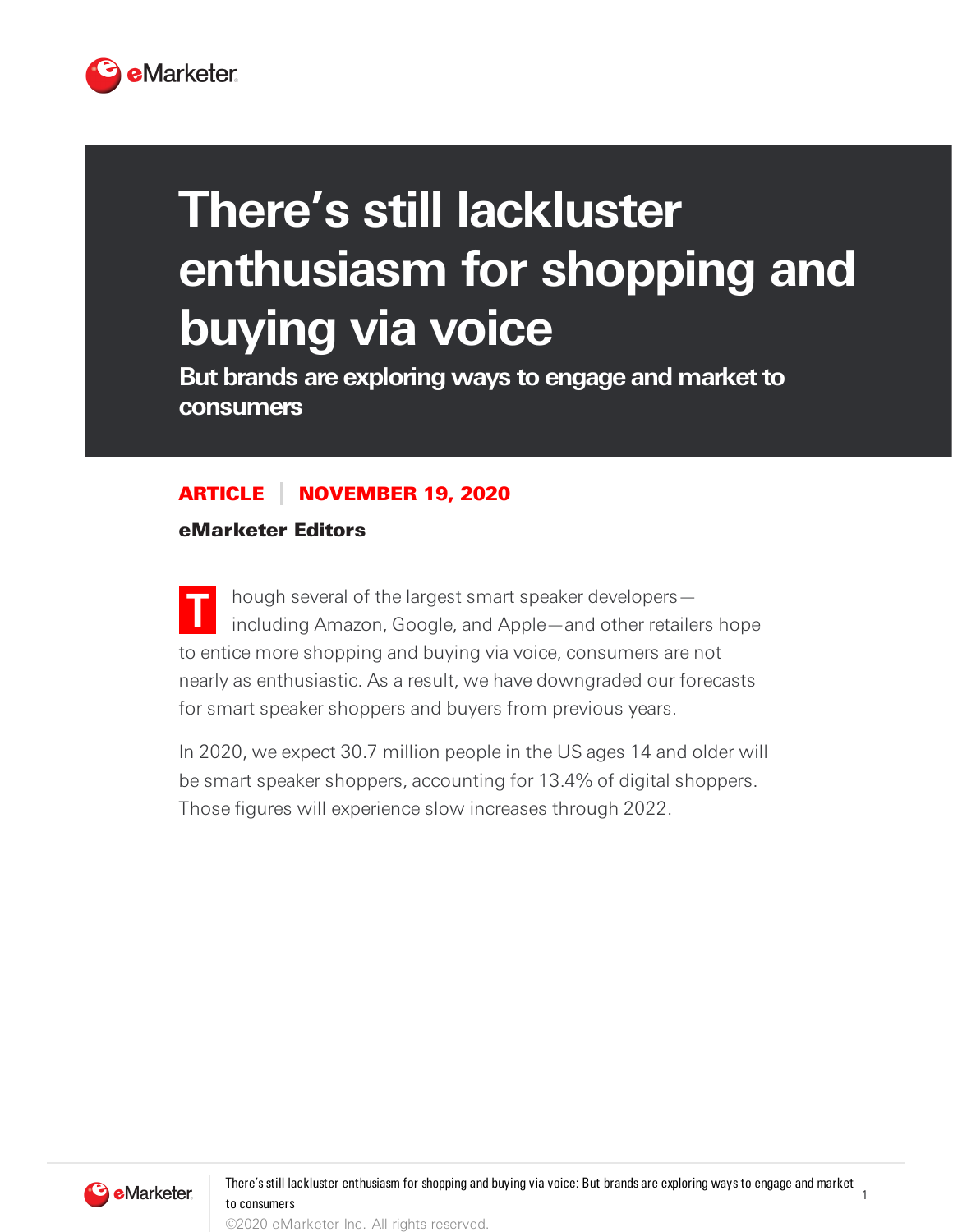US Smart Speaker Mcommerce Shoppers, 2018-2022 millions, % change, and % of digital shoppers 33.2  $32.1$ 30.7 25.8 60.4% 19.7 31.1% 19.1% 14.1% 13.8%  $3.5%$ 13.4% 11.4% 8.9% 2019 2020 2018 2021 2022 Smart speakers mcommerce shoppers ■% change ■% of digital shoppers Note: individuals ages 14+ who have used a smart speaker to research<br>products or add products to a shopping cart with voice command at least<br>once during the calendar year, but have not necessarily made a purchase via smart speaker Source: eMarketer, July 2020 258831 www.eMarketer.com

If the number of people who shop via smart speakers seems low, the number who actually make purchases is even lower. Some 22.7 million people will use smart speaker voice commands to purchase goods or services at least once this year. This translates to 26.0% of smart speaker users, 11.1% of digital buyers, and 8.2% of the population.

Additional research confirms that most people who dabble in voice shopping only do so on the margins. Our September 2020 "Ecommerce Survey," conducted by Bizrate [Insights,](https://bizrateinsights.com/) revealed that just 2% used voice shopping regularly, while 63% said they'd neither used it nor had any interest, up from 58% in our June 2020 survey. It also found that 9% had made purchases via their smart speaker (up 3 percentage points since June) and 22% said they'd asked for product recommendations using their device (up 4 percentage points). Just 14% added products to their shopping cart and checked out on another device (down 1 percentage point), and 12% had reordered products they'd purchased before (down 3 percentage points).

These statistics further reinforce that consumers are not regularly shopping or buying via smart speaker, especially when they have no screen and it's difficult to see what's being purchased. However, in one slightly brighter spot for voice commerce, 17% of smart speaker

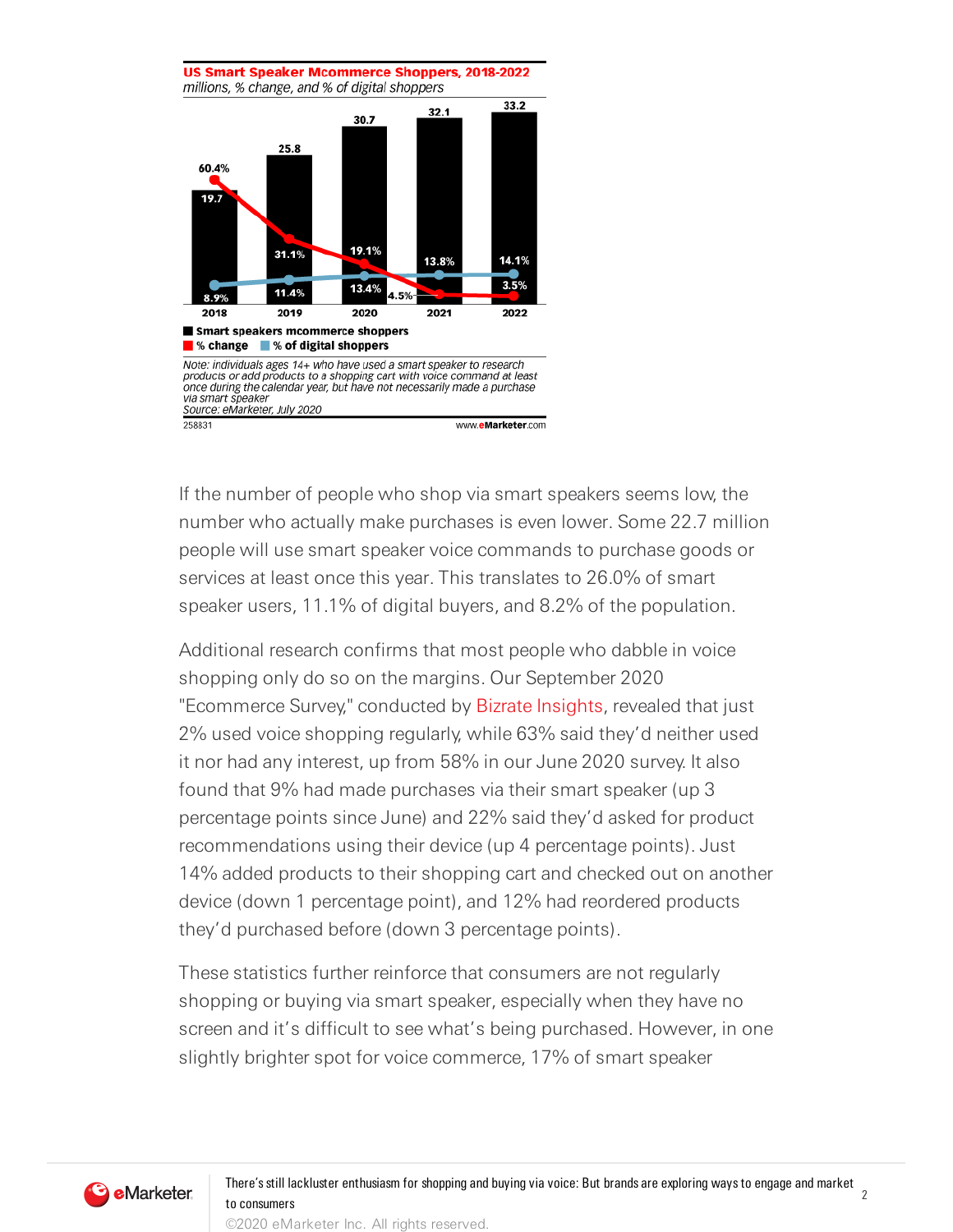owners ages 18 to 34 had made a smart speaker purchase, and 15% had used their device to reorder products they'd bought previously.

| <b>What Activities Have US Smart Speaker Owners Done</b> |  |
|----------------------------------------------------------|--|
| on Their Smart Speakers?                                 |  |
| % of respondents, by demographic, Aug 2020               |  |

|                                                                                                                                                           | Gender             |     | Age |                   |         | Total |  |
|-----------------------------------------------------------------------------------------------------------------------------------------------------------|--------------------|-----|-----|-------------------|---------|-------|--|
|                                                                                                                                                           | <b>Female Male</b> |     |     | 18-34 35-54 55+   |         |       |  |
| Asked for product<br>recommendations and<br>information                                                                                                   | 23%                | 21% | 19% |                   | 24% 21% | 22%   |  |
| Added products to shopping<br>cart, then finished checkout on<br>another device                                                                           | 15%                | 11% | 15% | 18%               | 7%      | 14%   |  |
| Ordered digital content (e.g.,<br>movies. TV shows, music)                                                                                                | 12%                | 16% | 14% |                   | 14% 12% | 13%   |  |
| Reordered products that<br>you've bought before                                                                                                           | 11%                | 14% | 15% |                   | 12% 11% | 12%   |  |
| Purchased product on smart<br>speaker                                                                                                                     | 8%                 | 10% | 17% | 7%                | 5%      | 9%    |  |
| None                                                                                                                                                      | 64%                | 64% | 65% |                   | 62% 65% | 64%   |  |
| Note: among respondents who own a smart speaker<br>Source: "The eMarketer Ecommerce Survey" conducted in August 2020 by<br>Bizrate Insights, Sep 24, 2020 |                    |     |     |                   |         |       |  |
| 260033                                                                                                                                                    |                    |     |     | www.eMarketer.com |         |       |  |

"While brands haven't yet cracked the code on how to drive more voice shopping and buying, the number of voice assistant users is rising, and most industry practitioners believe voice has significant untapped marketing potential," said Victoria Petrock, eMarketer principal analyst at Insider Intelligence and author of our new report, "Voice Assistant and Smart Speaker Users 2020."

"As voice technology continues to evolve—and as more people embrace it—brands are exploring new ways to reach users, enhance customer experiences, and drive new behaviors and habits," she said.

For example, brands may someday be able to use advanced voice tech to determine—and even anticipate—a customer's intent during a search query and then personalize results to reflect exactly what is wanted or needed at that moment. Voice may also help improve the way they interact with customers, providing more seamless, conversational customer journeys that shepherd them through purchase funnels, customer service encounters, and other types of payments and transactions.



©2020 eMarketer Inc. All rights reserved.